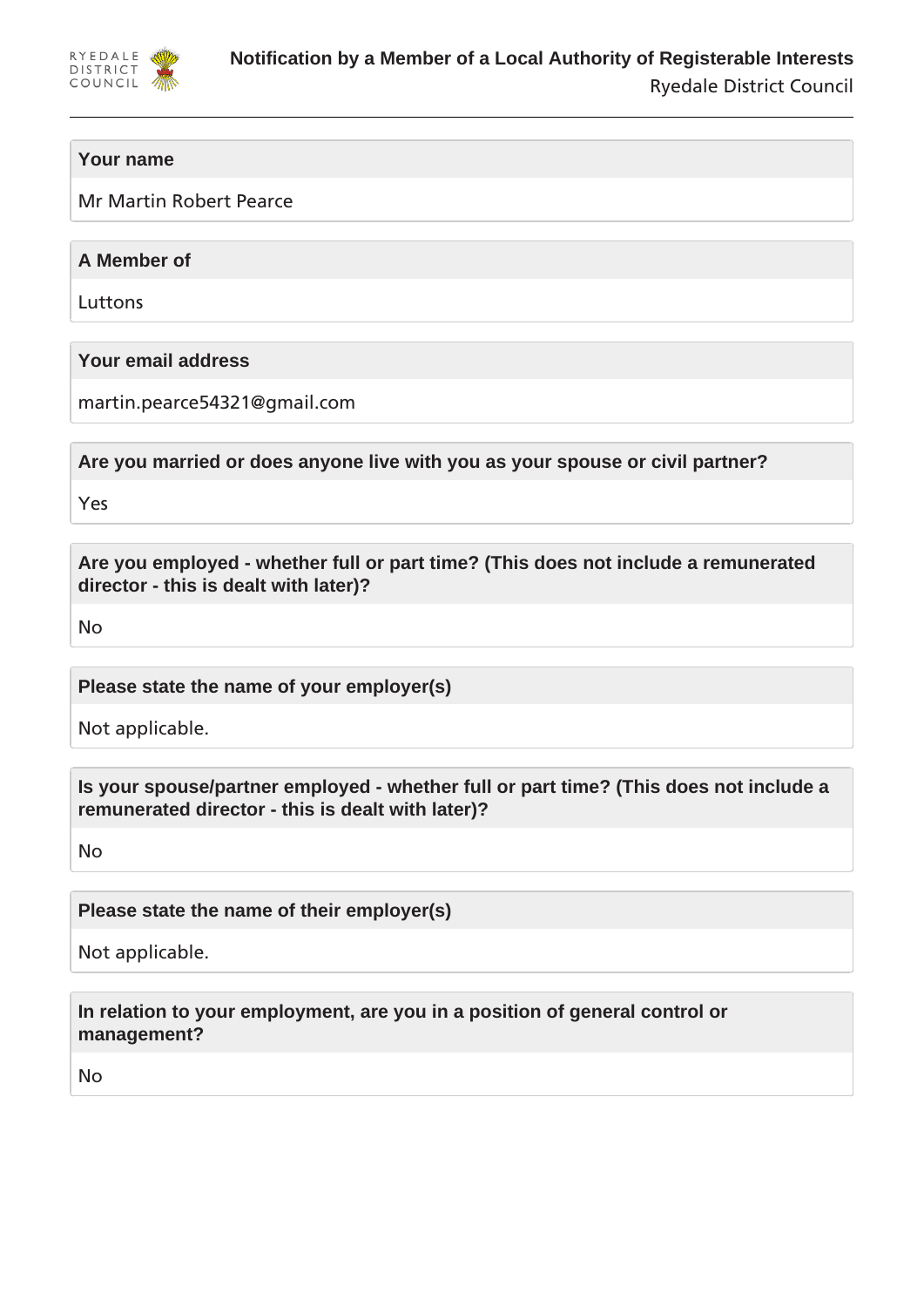

**In relation to your spouse/partner's employment, is he/she in a position of general control or management?**

No

**Does the employer of your spouse/partner have any contracts with the Council for goods, services or works?**

No

**Please give details of the goods, services or works provided**

Not applicable.

**Does the employer of your spouse/partner have any tenancy agreement for any land where the Council is the landlord?**

No

**Please provide the address(es) or description(s) of any such land**

Not applicable.

**Are you a self employed or do you run a business?**

No

**Is your spouse/partner self employed or do they run a business?**

No

**Please state the name of the business**

Not applicable.

**Does the business of your spouse/partner have any contracts with the Council for goods, services or works?**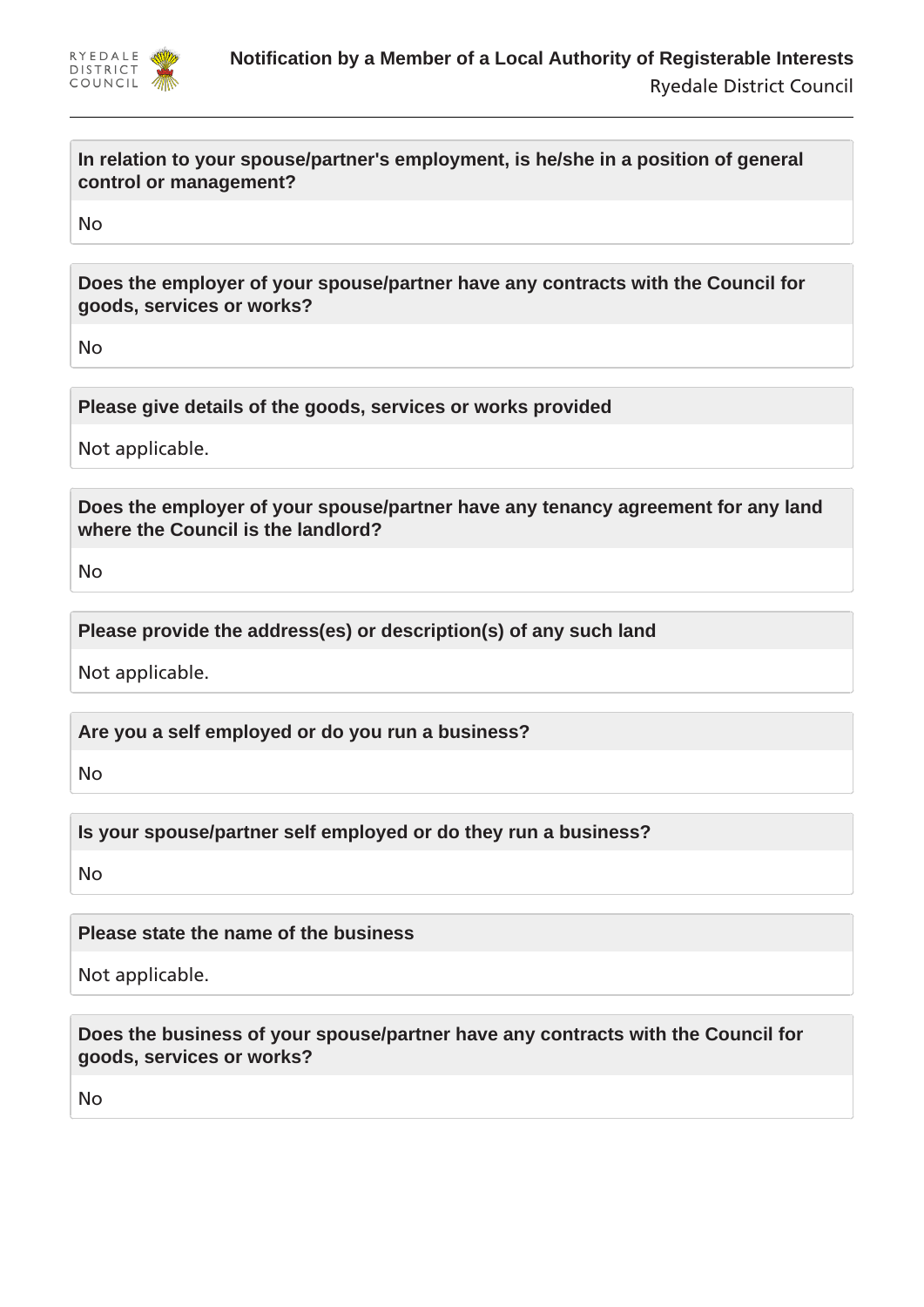

# **Please provide details of the goods, services or works provided**

Not applicable.

**Please provide the address(es) or description(s) of any such land**

Not applicable.

**Does the business of your spouse/partner have any tenancy agreement for any land where the Council is the landlord?**

No

**Please provide the address(es) or description(s) of any such land**

Not applicable.

**Are you a partner in any business?**

No

**Is your spouse/partner a partner in any business?**

No

**Please state the name of the business**

Not applicable.

**Does the business of your spouse/partner have any contracts with the Council for goods, services or works?**

No

**Please provide details of the goods, services or works provided**

Not applicable.

**Does the business have a tenancy agreement for any land where the Council is the**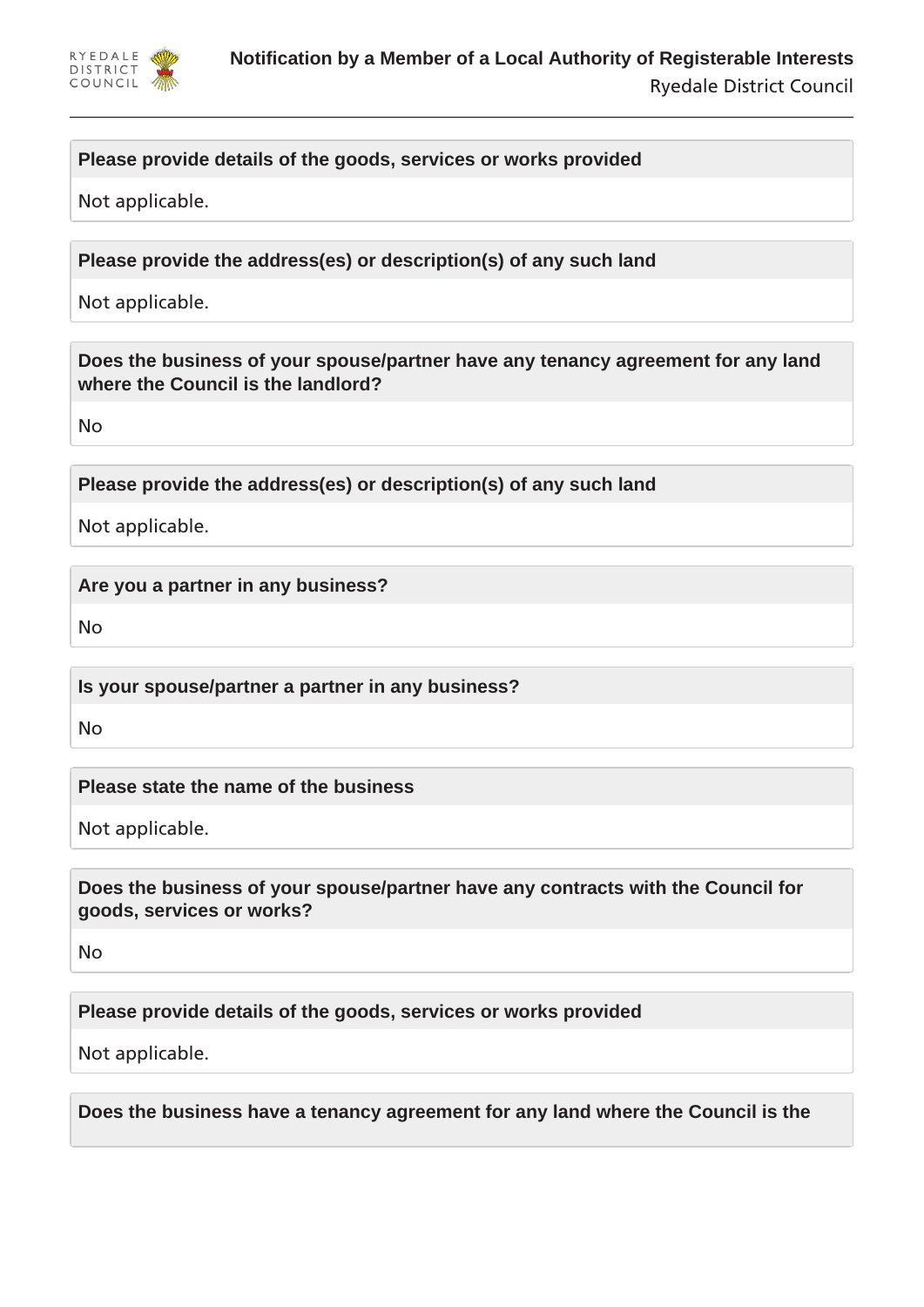

#### **landlord?**

No

**Please provide the address(es) or description(s) of any such land.**

Not applicable.

**Does the business of your spouse/partner have a tenancy agreement for any land where the Council is the landlord?**

No

**Please provide the address(es) or description(s) of any such land.**

Not applicable.

**Are you a remunerated\*\* director of a company?**

No

**Please state the name of the company/companies**

Not applicable.

**Does the company have any contracts with the Council for goods, services or works?**

No

**Please give details of the goods, services or works provided.**

Not applicable.

**Is your spouse/partner a remunerated\*\* director of a company?**

No

**Please state the name of the company/companies**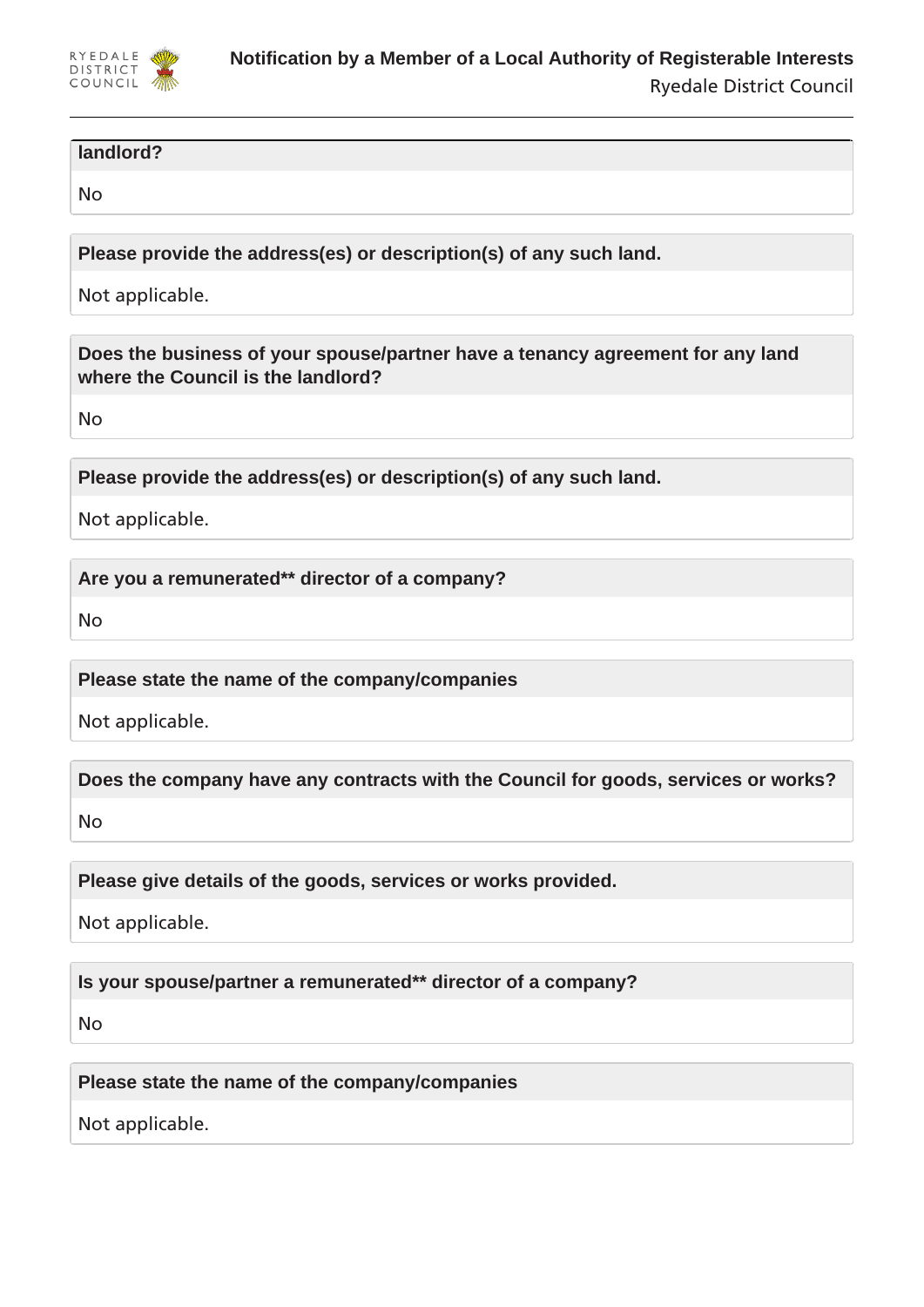

**Does the company of your spouse/partner have any contracts with the Council for goods, services or works?**

No

**Please give details of the goods, services or works provided.**

Not applicable.

**Does the company have a tenancy agreement for any land where the Council is the landlord?**

No

**Please provide the address(es) or description(s) of any such land.**

Not applicable.

**Does the company of your spouse/partner have a tenancy agreement for any land where the Council is the landlord?**

No

**Please provide the address(es) or description(s) of any such land.**

Not applicable.

**Has any person or body made a payment to you in respect of your election expenses?**

No

### **Please provide details**

Not applicable.

**Has any person or body made a payment to your spouse/partner in respect of your election expenses?**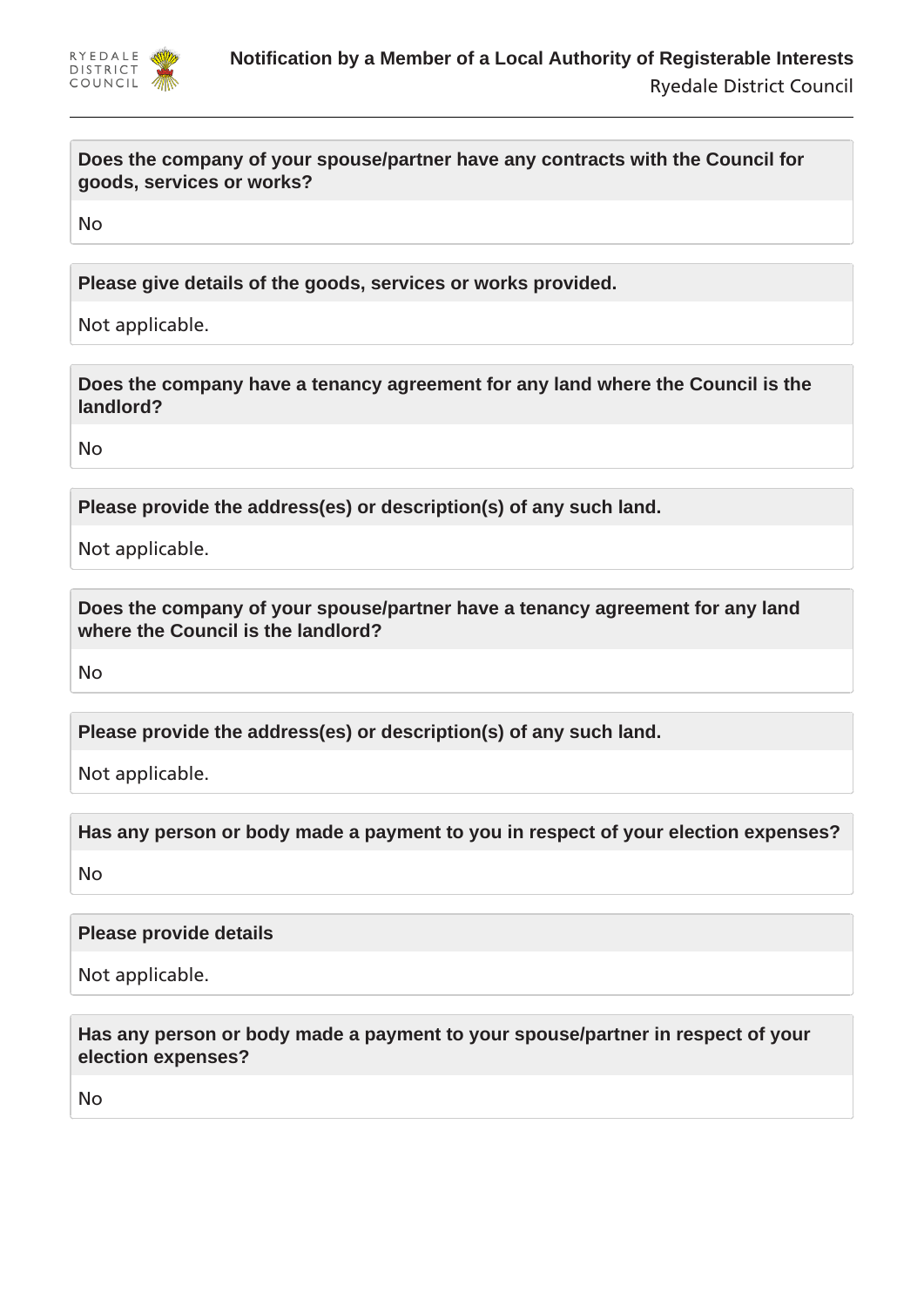

### **Please provide details**

Not applicable.

**Do you have a beneficial interest in a class of securities of a corporate body that has a place of business in the Council's area that exceeds the nominal value of £25,000 or 1/100 of the total issued shared capital of that body?**

No

#### **Please provide details**

Not applicable.

**Do your spouse/partner have a beneficial interest in a class of securities of a corporate body that has a place of business in the Council's area that exceeds the nominal value of £25,000 or 1/100 of the total issued shared capital of that body?**

No

#### **Please provide details**

Not applicable.

**Do you have a beneficial interest in any land in the Council's area?**

No

**Please provide the address(es) or other description(s) of any land interest.**

Not applicable.

**Does your spouse/partner have a beneficial interest in any land in the Council's area?**

No

**Please provide the address(es) or other description(s) of any land interest.**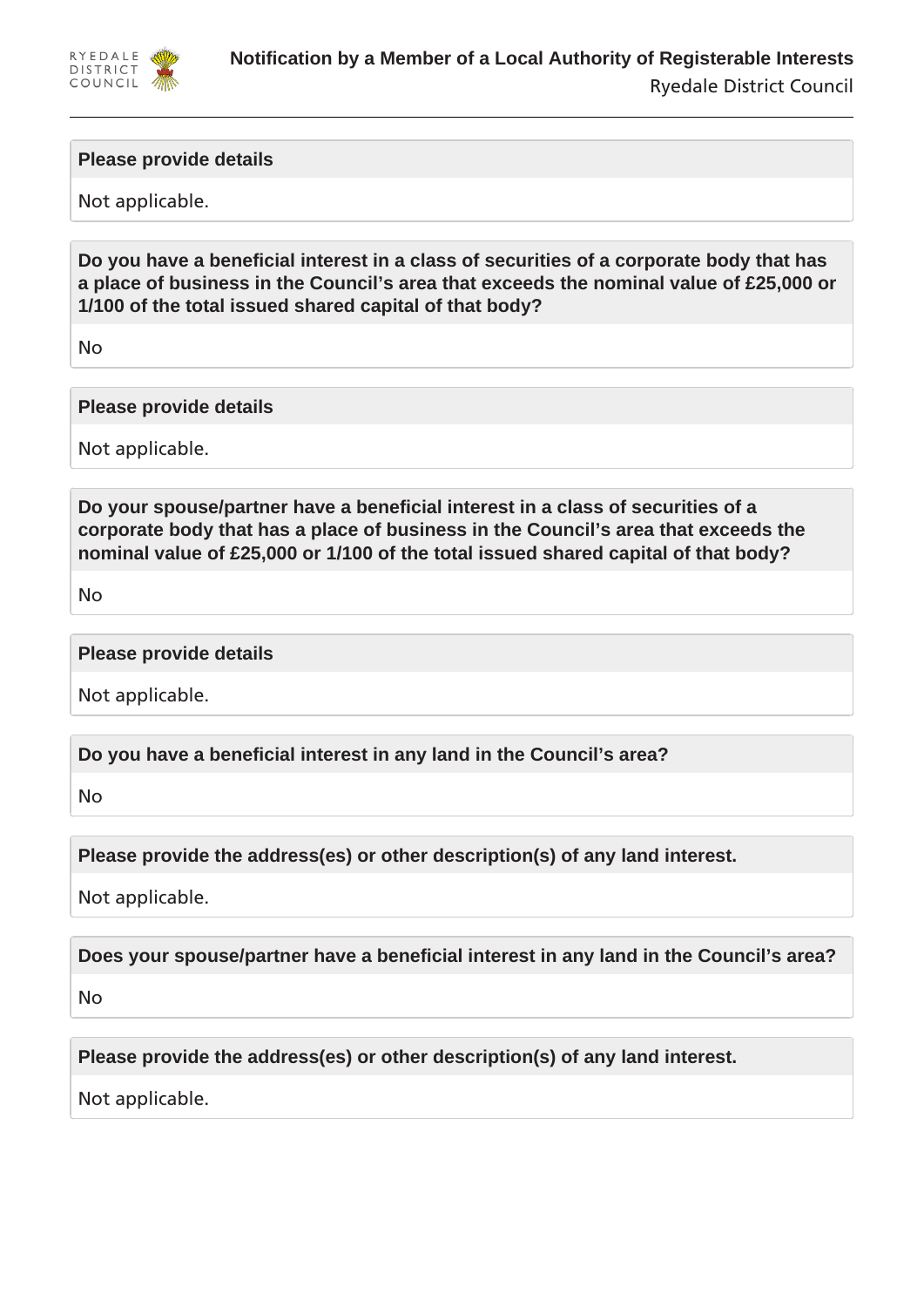

**Do you have a license (alone or with others) to occupy any land in the Council's area for 28 days or longer?**

No

**Please provide the address(es) or other description(s) of the land.**

Not applicable.

**Does your spouse/partner have a license (alone or with others) to occupy any land in the Council's area for 28 days or longer?**

No

**Please provide the address(es) or other description(s) of the land.**

Not applicable.

**Are you a member of or part of any body to which you have been appointed by the Council as its representative?**

No

**Please provide details of these bodies**

Not applicable.

**Are you in a position of control or management in any of the bodies listed above?**

No

**Please provide details.**

Not applicable.

**Do any of the bodies listed above have any contracts with the Council for goods, services or works?**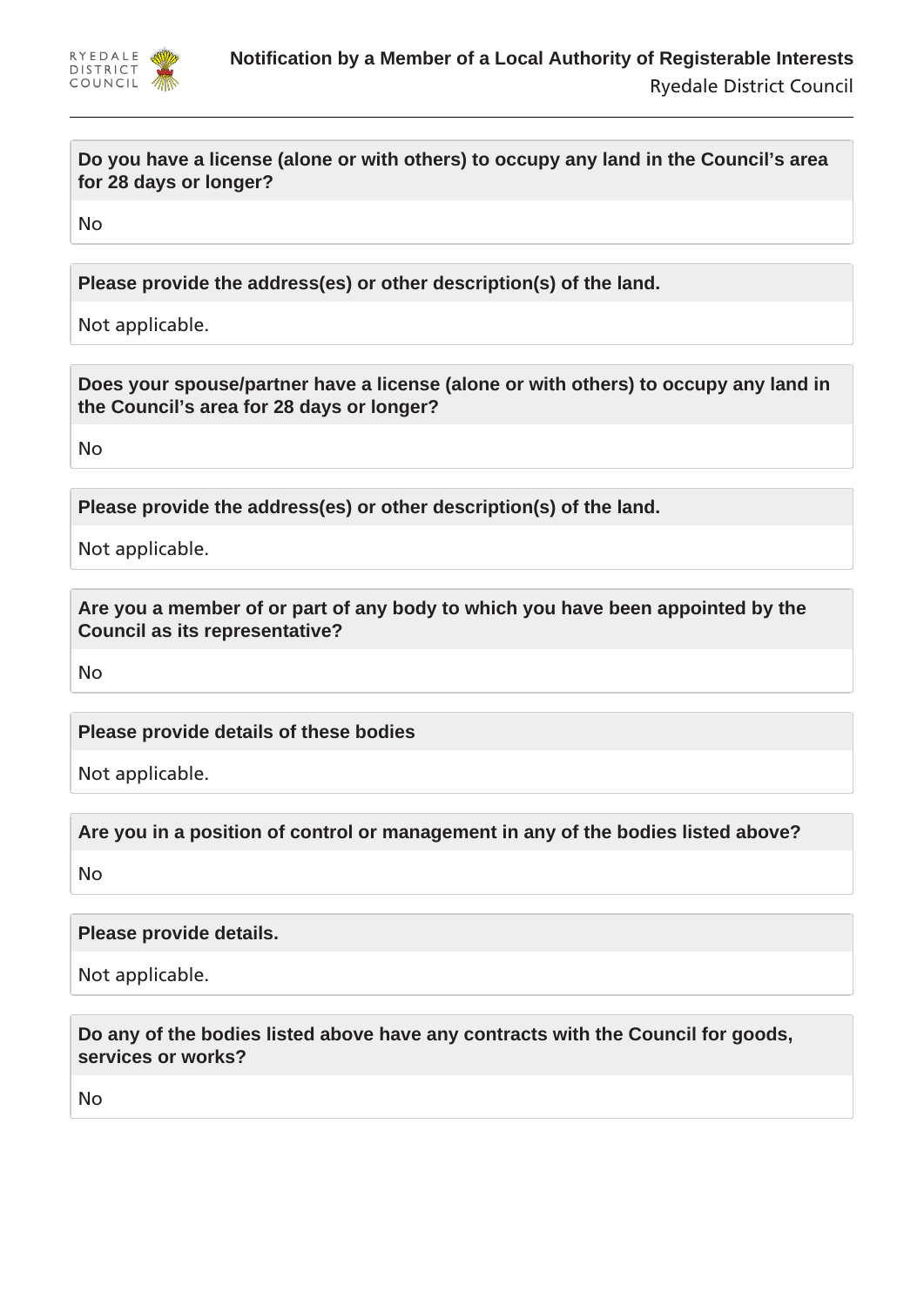

# **Please provide details of the body and the goods, services or works provided**

Not applicable.

**Do any of the bodies listed above have a tenancy agreement for any land where the Council is the landlord?**

No

**Please provide the address(es) or description(s) of any such land**

Not applicable.

**Are you a member of or part of any public authority or body exercising functions of a public nature in your own right?**

No

#### **Please provide details**

Not applicable.

**Are you in a position of control or management?**

No

#### **Please provide details**

Not applicable.

**Do any of the bodies listed above have any contracts with the Council for goods, services or works?**

No

**Please provide details of the body and the goods, services or works provided**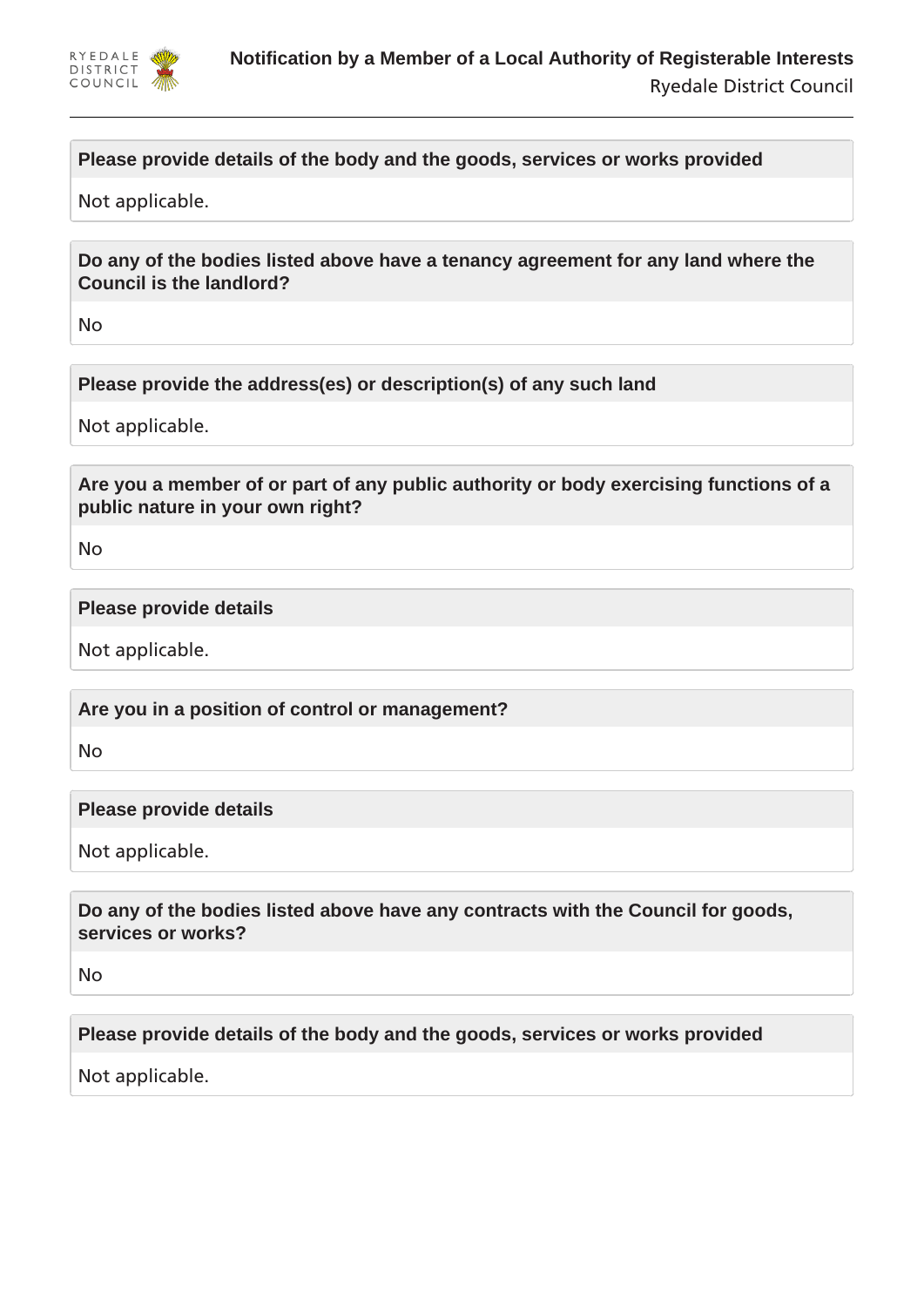

## **Do any of the bodies listed above have a tenancy agreement for any land where the Council is the landlord?**

No

**Please provide the address(es) or description(s) of any such land**

Not applicable.

**Are you a member of or part of any body that undertakes charitable purposes?**

No

**Please provide details of these bodies.**

Not applicable.

**Are you in a position of control or management?**

No

**Please provide details**

Not applicable.

**Do any of the bodies listed above have any contracts with the Council for goods, services or works?**

No

**Please provide details of the body and the goods, services or works provided.**

Not applicable.

**Do any of the bodies listed have a tenancy agreement for any land where the Council is the landlord?**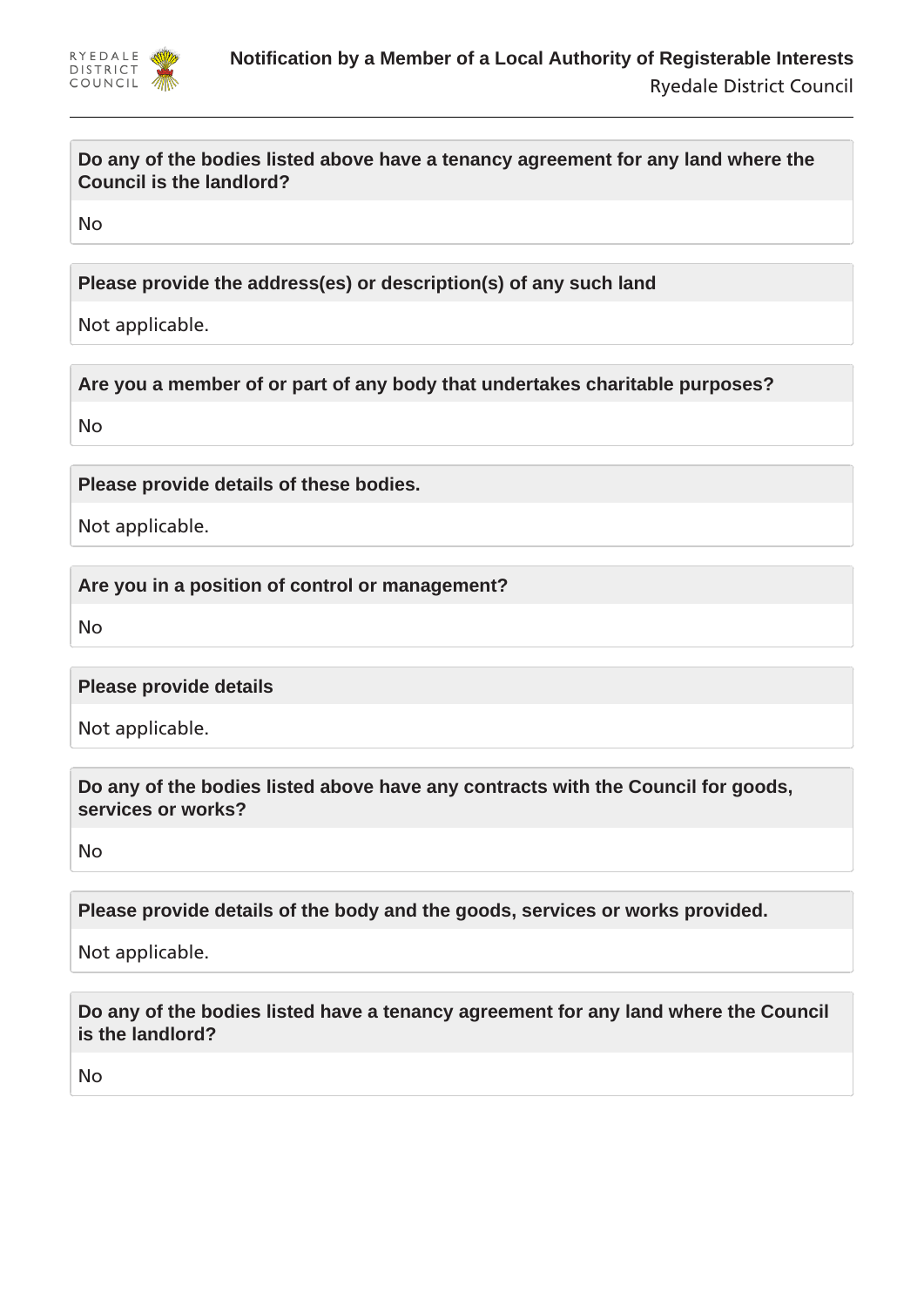

## **Please provide the address(es) or description(s) of any such land.**

Not applicable.

**Are you a member of or part of any body whose principal purpose includes the influence of public opinion?**

No

**Please provide details of these bodies.**

Not applicable.

**Are you in a position of control or management?**

No

**Please provide details**

Not applicable.

**Do any of the bodies listed above have any contracts with the Council for goods, services or works?**

No

**Please provide details of the body and the goods, services or works provided.**

Not applicable.

**Do any of the bodies have a tenancy agreement for any land where the Council is the landlord?**

No

**Please provide the address(es) or description(s) of any such land**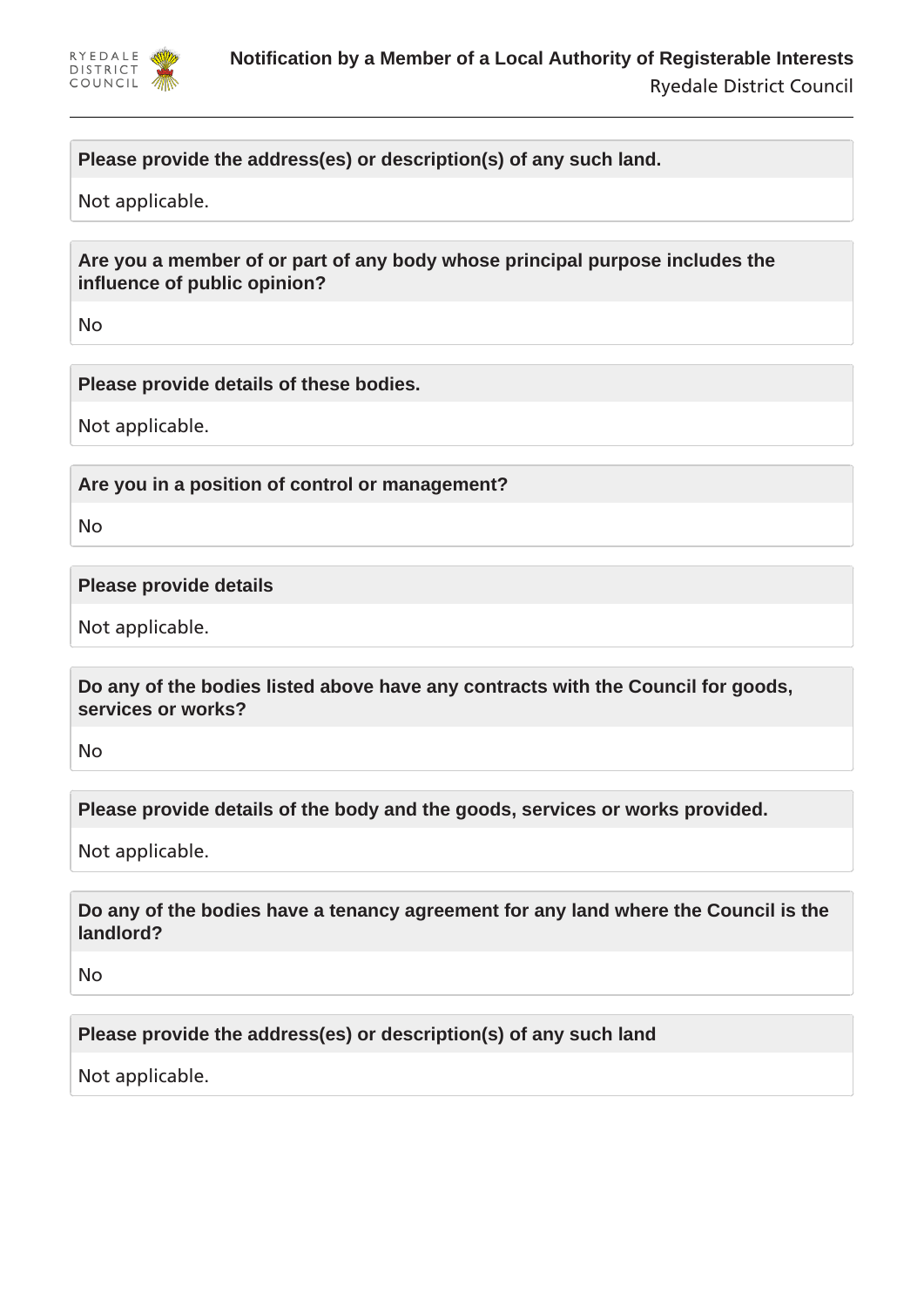

## **Are you a member of any trade union or professional association?**

No

### **Please provide details of these bodies.**

Not applicable.

**Are you in a position of control or management?**

No

**Please provide details**

Not applicable.

**Do any of the bodies have a tenancy agreement for any land where the Council is the landlord?**

No

**Please provide the address(es) or description(s) of any such land.**

Not applicable.

**Do any of the bodies listed above have any contracts with the Council for goods, services or works?**

No

**Please provide details of the body and the goods, services or works provided.**

Not applicable.

**Are you a member of any private club or other organisation not otherwise listed on this form?**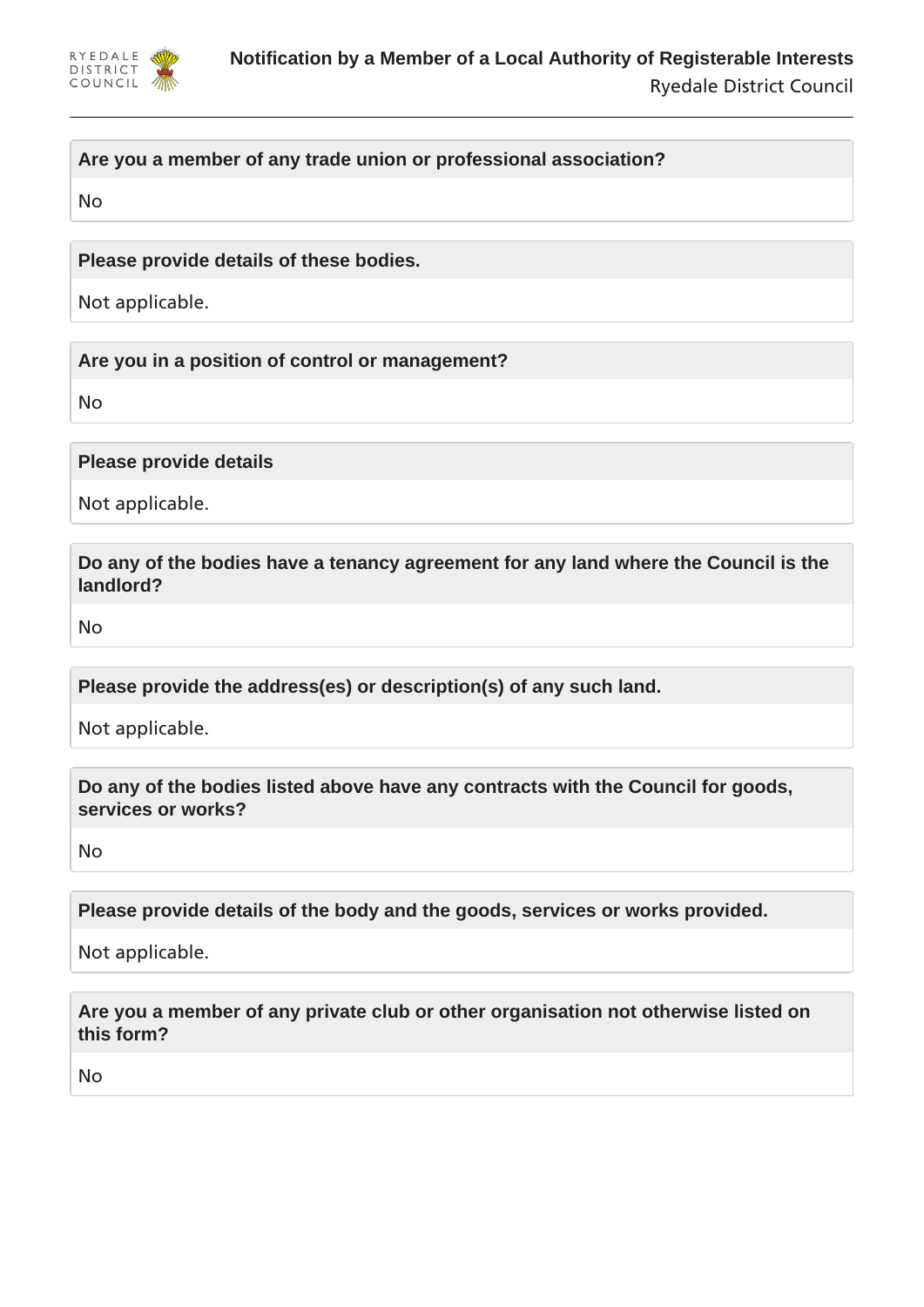

### **Please provide details**

Not applicable.

**Are you in a position of control or management?**

No

### **Please provide details**

Not applicable.

**Do any of the bodies above have any contracts with the Council for goods, services or works?**

No

**Please provide details of the body and the goods, services or works provided.**

Not applicable.

**Do any of the bodies listed have a tenancy agreement for any land where the Council is the landlord?**

No

**Please provide the address(es) or description(s) of any such land.**

Not applicable.

**Does any person or body other than the Council make a payment to you in respect of any of your expenses incurred in carrying out your duties as a Councillor?**

No

**You must reveal the name of any person from whom you have received a gift or hospitality with an estimated value of at least £50 which you have received in your capacity as a Member of the Council.**